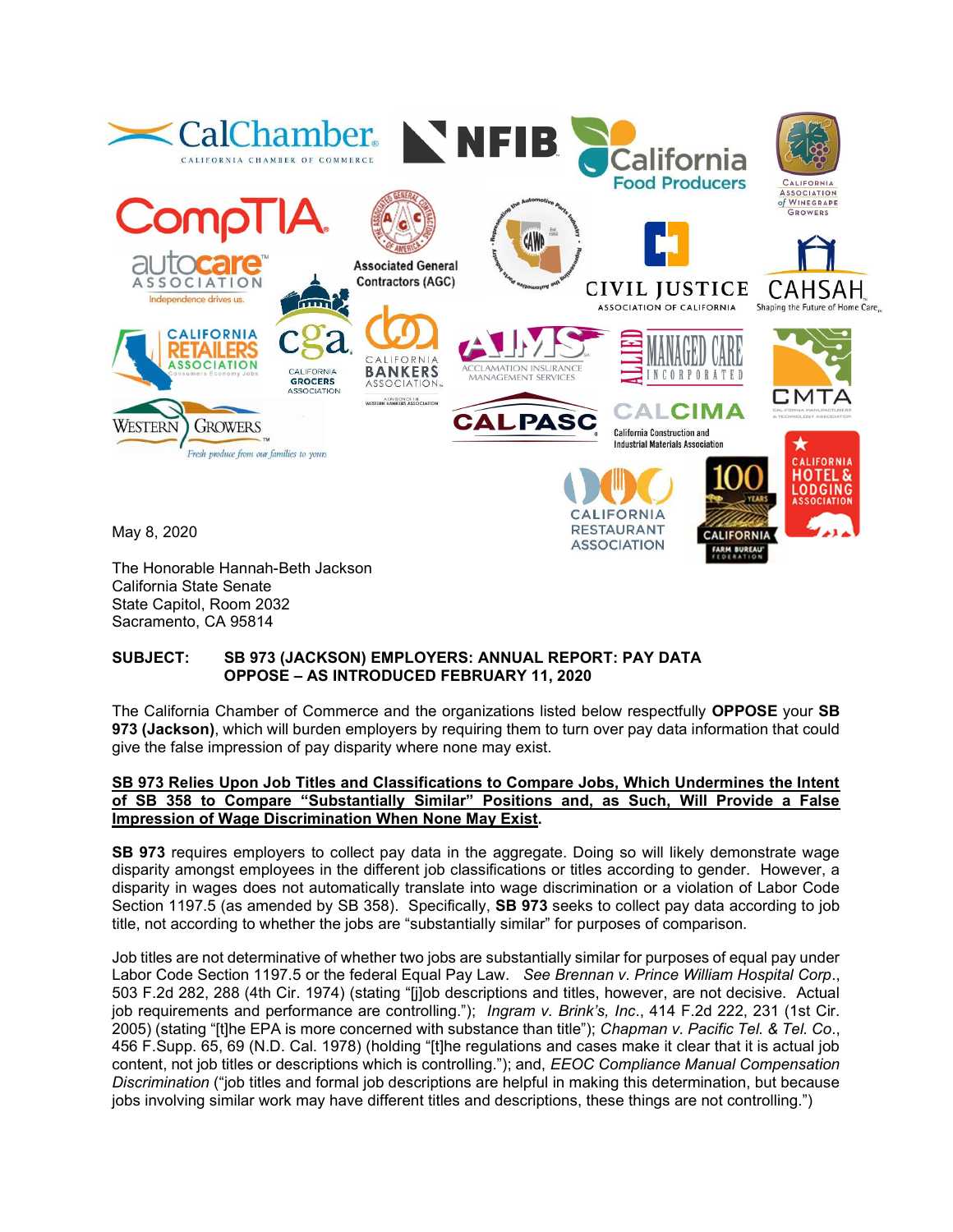The term "substantially similar" was adopted in Labor Code Section 1197.5 to capture the intent of equal pay – meaning that employees who, with minor deviations, perform the same work according to a composite of skill, responsibility and effort, should be paid the same wage rate, unless a bona fide factor for the disparity exists. The example utilized in the legislative debate of this bill compared a housekeeper at a hotel who cleaned hotel rooms versus a janitor who cleaned the lobby. While a housekeeper and janitor may be "substantially similar" based upon the skill, responsibility and effort required, it is unlikely that employees will have the same job title.

Comparatively, two in-house attorneys may have the same job title, but may not actually have substantially similar job duties for purposes of comparison. As the court recognized in E.E.O.C. v. Port Authority of New York and New Jersey, 768 F.3d 247, 256-258 (2nd Cir. 2014), an attorney and another attorney are not the same just based on title, but rather a "successful EPA claim depends on a comparison of actual job content; broad generalizations drawn from job titles, classification, or divisions, and conclusory assertions of sex discrimination, cannot suffice; in order for jobs compared to be 'substantially equal,' a plaintiff must establish that the jobs compared entail common duties or consent, and do not simply overlap in titles or classifications." Due to the fact that SB 973 is completely reliant on job classifications and titles, it will create a false impression of wage discrimination or unequal pay where none may exist.

### SB 973 Fails to Take into Consideration an Employer's Objective, Non-Discriminatory, "Bona Fide Factors" for the Wage Disparity and, Therefore, Undermines the Balance Provided by Labor Code Section 1197.5.

As previously discussed, Labor Code Section 1197.5 recognizes there are objective, non-discriminatory reasons for employees to have a wage differential. Aggregate data as proposed in SB 973 fail to take these valid, non-discriminatory, reasons into consideration and will create a false impression of wage discrimination where none may exist. For example, there could be a disparity in the mean of salaries between two exempt employees because one employee has only worked for the employer for 6 months, whereas the other employee has been with the employer for 10 years. Or, one employee negotiated a higher salary while the other negotiated more flexible hours. These examples would not be effectively captured in the aggregate data under SB 973 and, therefore, will create the impression of an equal pay violation where none actually exists.

# SB 973 Utilizes Data That May Be Impacted by Employee Choices.

SB 973 requires employers to provide pay data regarding an employee's total earnings as shown on the Internal Revenue Service's Form W-2. However, a W-2 form does not take into account an employee's own decisions and actions that can also create wage disparity that has nothing to do with discriminatory intent of an employer.

For example, an employee who requests to work part-time, reduced hours, or only on specific shifts that pay a lesser rate than others will impact the wages he or she earns. Per Diem employees may only work one shift per month, at the employee's own request. Moreover, if the employee is a "sales worker" or performing another job where the employee receives commissions or bonuses based upon his or her performance, this will create a wage disparity. Even though all employees in the substantially similar position are working under the same commission or bonus plan, the employee's own actions and performance will dictate what the employee actually earns.

Finally, a wage disparity can also be created by an employee's personal choices as to pre-tax payroll deductions. One employee may "max-out" all pre-tax deductions for a 401(k), dependent child reimbursement, medical expense reimbursement, college savings, etc., while another employee may not request any such deductions be made to his or her paycheck. None of these employee choices and actions will be captured or reflected in the data collected pursuant to **SB 973** to justify a potential wage disparity. Again, this omission on the report will create the false impression of wage discrimination where none may exist.